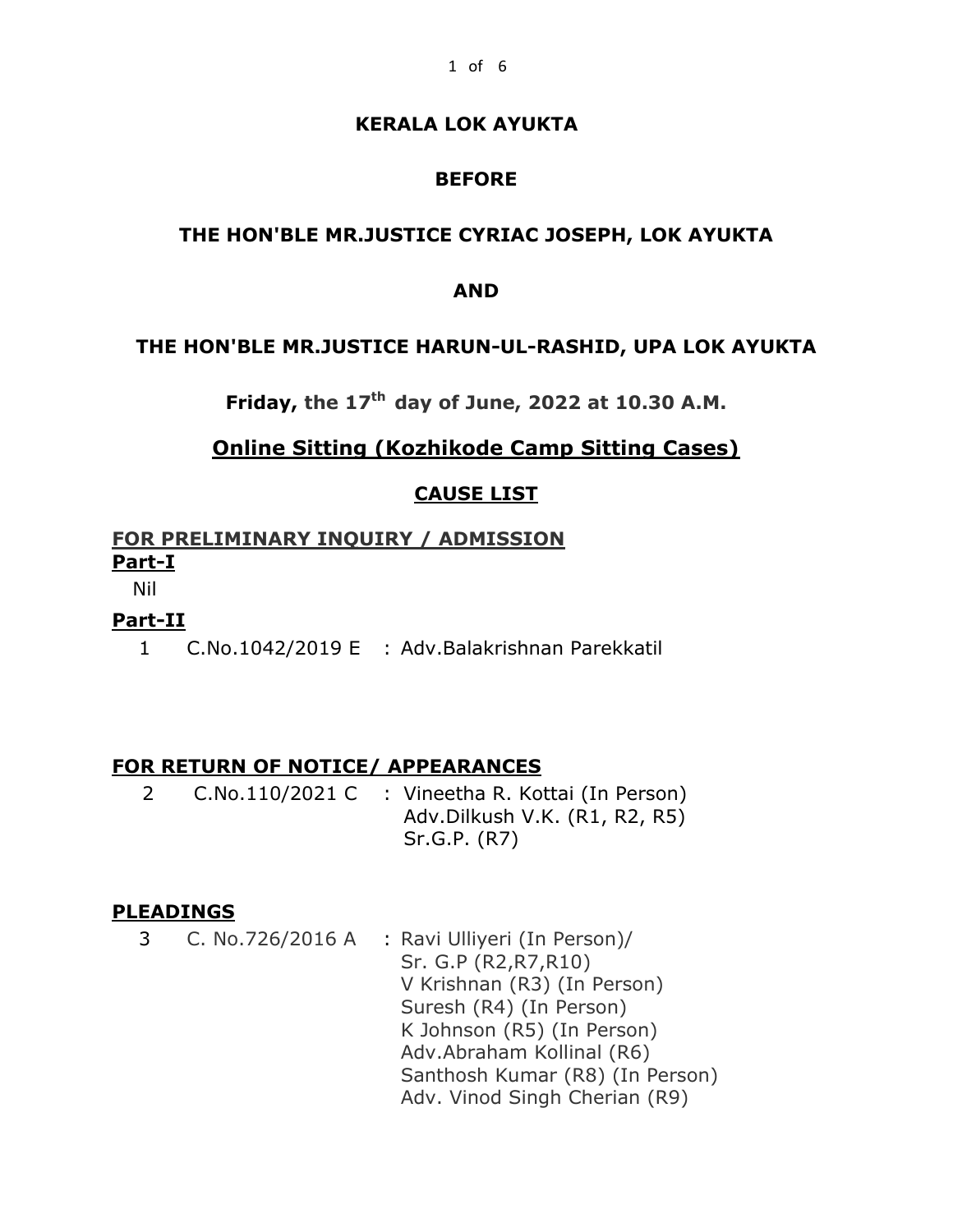| 4 | C.No.95/2021 B | : Radha (In Person)  |  |
|---|----------------|----------------------|--|
|   |                | Sr.G.P. (R1, R2, R3) |  |

5 C.No.112/2021 D : Adv.Abraham Kollinal Sr.G.P (R1 to R4)

## **PETITIONS**

| 6 | I. A. No. 27/2022  | Adv. C. Lal Kishore                        |
|---|--------------------|--------------------------------------------|
|   | I. A. No. 28/20222 | Sr. G.P (R2)                               |
|   | C. No. 628/2015 C  | Adv, Abhilash Bhabha K K (R3)              |
|   |                    | Venugopalan (R4) (In Person)               |
|   |                    | Dileepan (R5) (In Person)                  |
|   |                    | K B Venugopal, Superintendent of Police    |
|   |                    | HHW-III, Kozhikode (Investigating Officer) |
|   |                    | Dinesan Koroth (R6) (In Person)            |
|   |                    |                                            |

# **C/W**

| I. A. No. 29/2022 | : Adv. C. Lal Kishore/        |
|-------------------|-------------------------------|
| I. A. No. 30/2022 | Sr.G.P (R1)                   |
| C. No. 703/2014 C | Rajan, A.S.I (R2) (In Person) |

# **FOR HEARING ON ACTION TAKEN REPORT/COMPLIANCE REPORT**

8 C.No.1676/2010 C : Adv. Sabi Joseph/ Sr. G.P (R1, R2, R3, R4)

# **FOR HEARING ON COMPLAINT**

9 C.No. 880/2016 D : Adv. Sabi Joseph/ Sr. G.P (R1 to R4) Adv. C P M Husna (R5, R6) Accountant General Kerala (R7) (In Person)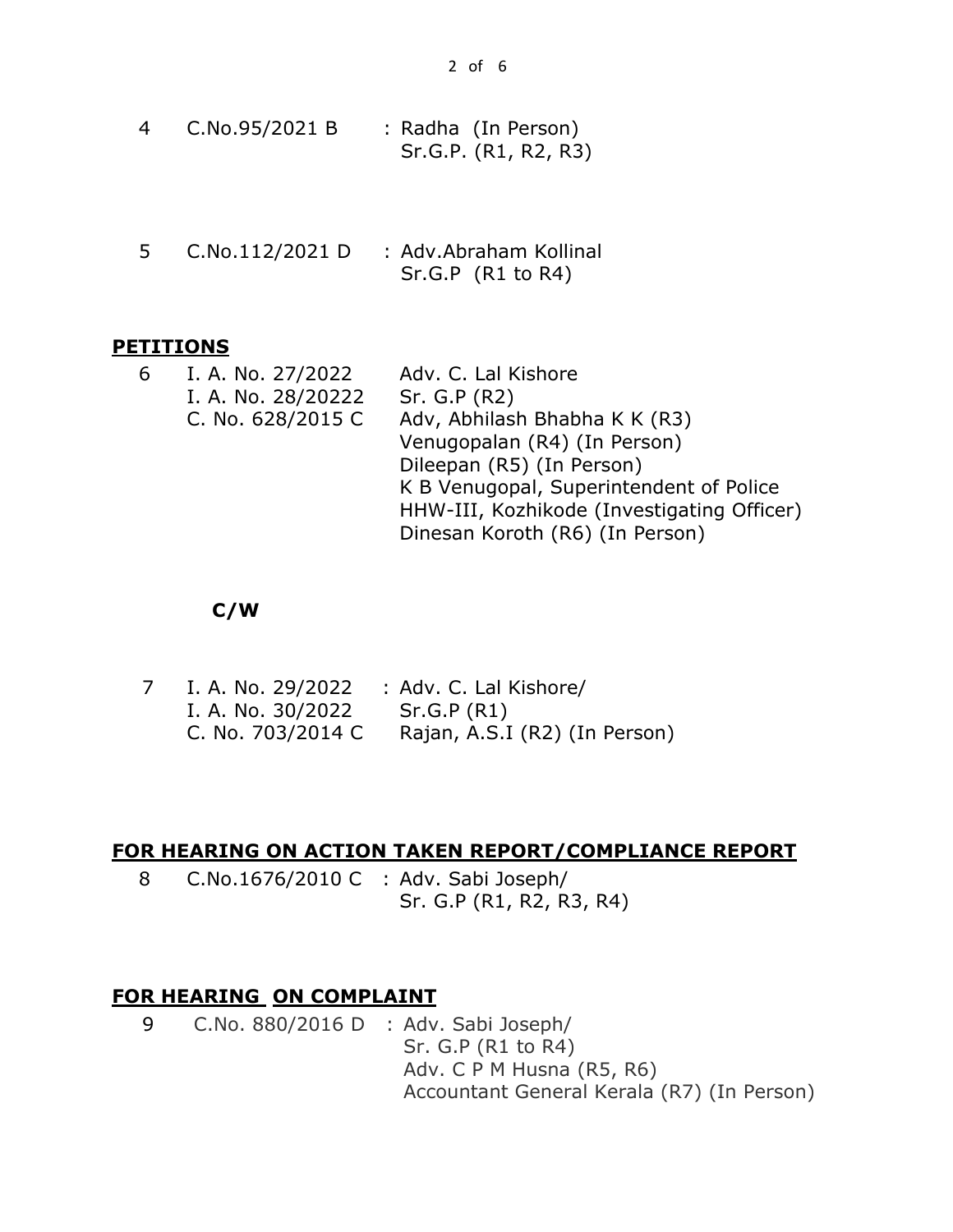10 C.No.1111/2017 D : Adv.Anil G. Sr.G.P (R1, R2)

Google Meet Link :- https://meet.google.com/ips-ixwm-efk

\*\*\*\*\*\*\*\*\*\*\*\*\*\*\*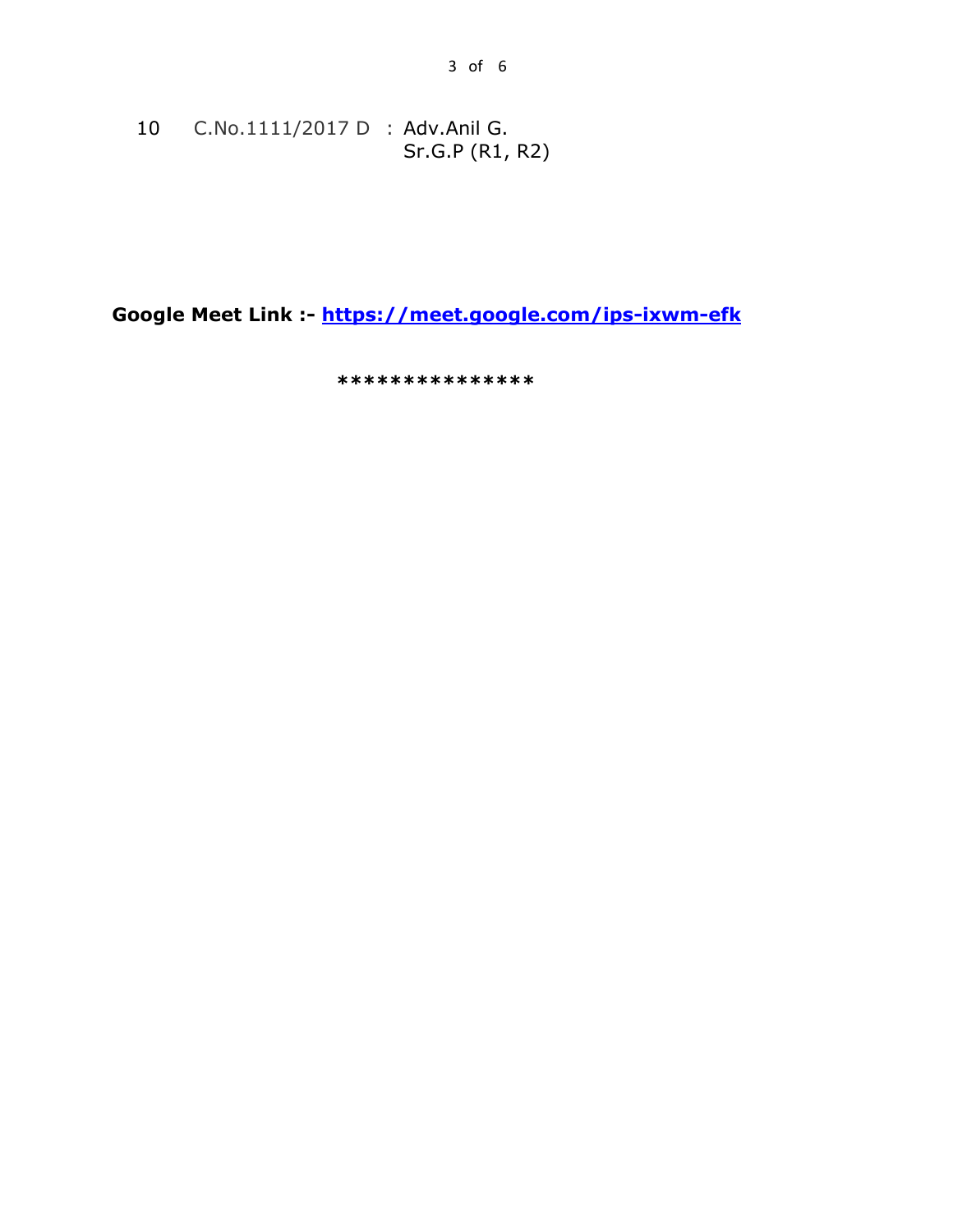## **KERALA LOK AYUKTA**

## **BEFORE**

## **THE HON'BLE MR.JUSTICE CYRIAC JOSEPH, LOK AYUKTA**

### **AND**

### **THE HON'BLE MR.JUSTICE HARUN-UL-RASHID, UPA LOK AYUKTA**

# **Friday, the 17th day of June, 2022 at 10.30 A.M.**

### **Online Sitting (Kozhikode Camp Sitting Cases)**

#### **SUPPLEMENTARY CAUSE LIST**

#### **FOR DISPOSAL**

1 C.No.1145/2008 D : Adv.Sabi Joseph Sr. G.P (R1 to R3)

### **FOR HEARING ON COMPLAINT**

| 2 C.No.597/2015 D | : Adv. T K Ratnakaran/                     |
|-------------------|--------------------------------------------|
|                   | Sr. G.P. (R1, R3 to R7)                    |
|                   | Adv. K.J. Nishanth (Advocate Commissioner) |
|                   |                                            |

- 3 C.No.1517/2015 D : Ravi Ulliyeri (In Person)/ Sr. G.P (R1 to R3) Adv. Benny Joseph Kuruvathazha (R4 to R10) Dinendra Kashyap IPS, DIG, Kannur Range (Investigating Officer)
- 4 C.No.1523/2015 A : Adv. John Joseph/ Sibi Mathew (R1)(In Person) K.C.Ravindran, Tahsildar(R2)(In Person) Sr. G.P (R3, R4)
- 5 C.No.1102/2016 C : Adv. Abraham Kollinal Sr. G.P (R1 to R5)

**Google Meet Link :- <https://meet.google.com/ips-ixwm-efk>**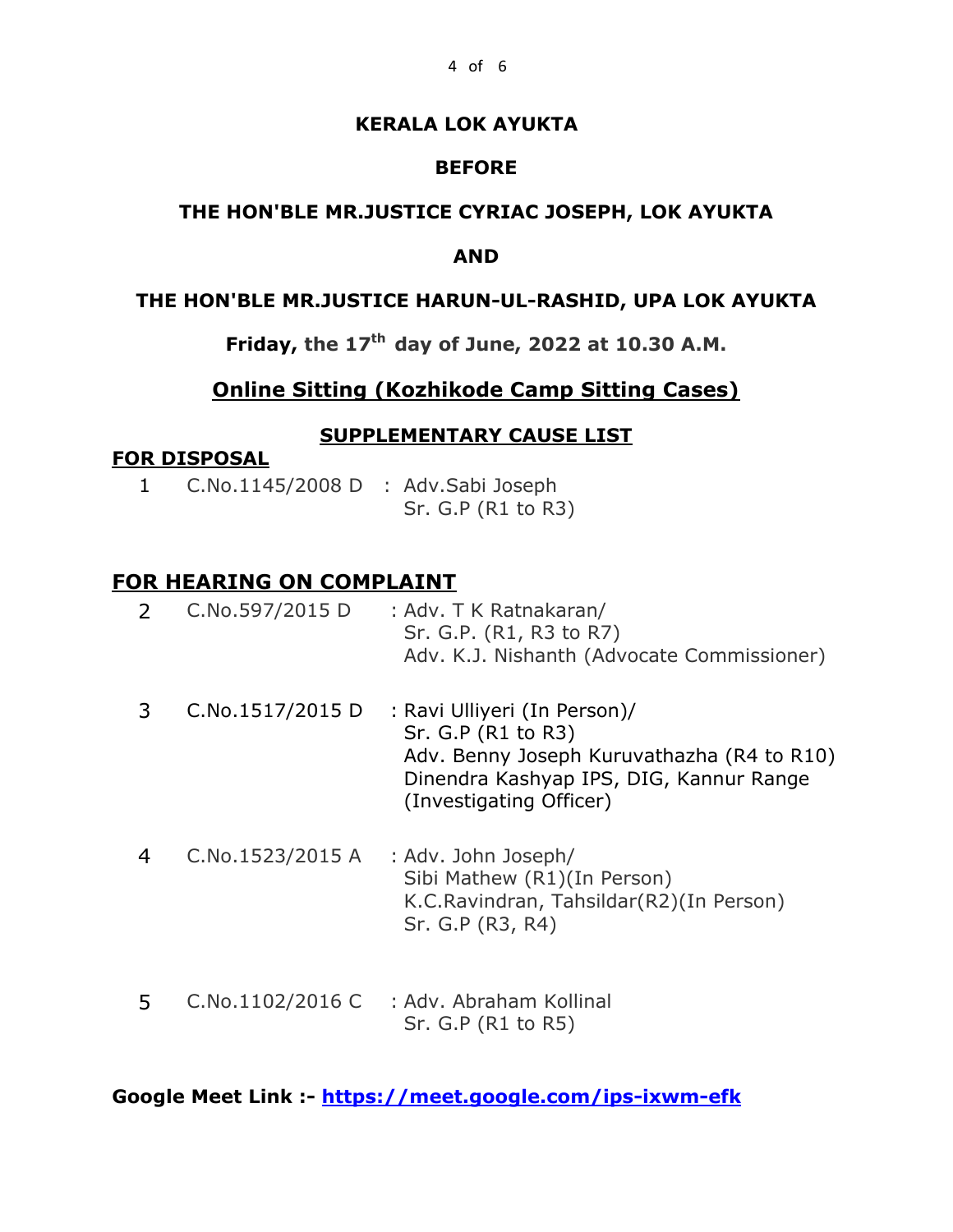# **KERALA LOK AYUKTA**

## **BEFORE**

## **THE HON'BLE MR.JUSTICE BABU MATHEW P. JOSEPH, UPA LOK AYUKTA**

# **Friday, the 17th day of June, 2022 at 10.30. A.M.**

## **ONLINE SITTING**

# **CAUSE LIST FOR PRELIMINARY INQUIRY / ADMISSION Part-I**

Nil

# **Part-II**

| $\mathbf{1}$ | C.No.10/2021 A   | : Adv.Seema R.                     |  |
|--------------|------------------|------------------------------------|--|
|              | I.A.No. 179/2021 | Adv. Mridul John Mathew (R1 to R7) |  |
|              |                  | Adv. O.B. Harikumar (R8)           |  |
|              |                  | Adv. Preethy Joseph (R9)           |  |
|              |                  | Sr.G.P. (R10 & R11)                |  |

2 C.No.63/2021 C : Chandran K.B. (In Person) Sr.G.P. (R1) K.K. Builders Peravoor (R2) (In person)

# **FOR RETURN OF NOTICE/ APPEARANCE**

3 C.No.426/2018 C : Adv.S.K.Shibu Adv.D.Raju (R1 to R10) Rajayyan(R11)(In Person) Adv.Arun R.J.(R12) Adv.Vithura K.Gopakumar (R13) SC for KSEB Sr.G.P(R14 to R16)

# **PLEADINGS**

4 C. No.881/2017 A : Adv.J.Francis I.A.No.882/2018 Sr.G.P. (R1 to R4)